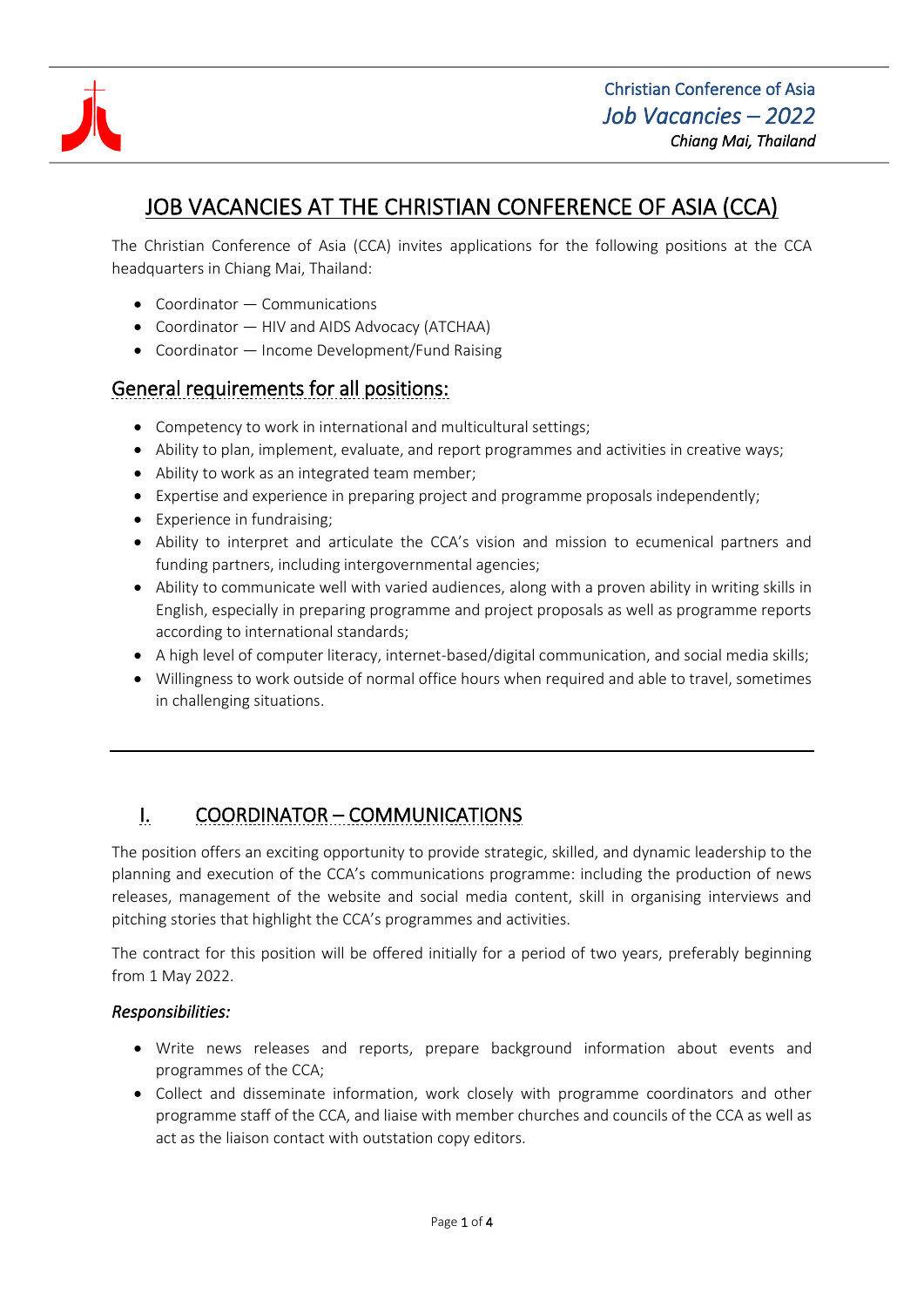#### *Requirements and skills needed:*

- Master's Degree in Journalism, English language, or Communications;
- Excellent English language written and reporting skills;
- Demonstrate ability to write and edit articles and reports;
- Excellent time management and organisational skills; and,
- Willingness and ability to travel within the region, whenever necessary.

### II. COORDINATOR – HIV AND AIDS ADVOCACY (ATCHAA)

The Advocacy Coordinator of the Action Together in Combatting HIV and AIDS in Asia (ATCHAA) programme of the CCA is expected to work in the area of advocacy, especially in initiating public awareness and advocacy strategies to combat HIV and AIDS in Asia.

The contract for this position will be offered initially for a period of two years, preferably beginning from 1 April 2022.

#### *Responsibilities:*

- Take the lead in systematically organising and implementing campaigns and lobbying;
- Work with various partners—UN entities, Asian governments, NGOs, private sector, and affected communities—to implement and incorporate the campaign to combat HIV and AIDS;
- Develop strategic partnerships with key partners and constituencies at the regional and national levels to elicit support for and maximise the impact of advocacy objectives;
- Serve as a spokesperson/principal communications and advocacy liaison to media organisations, governmental bodies, national groups, private sector organisations, educational organisations, and international organisations;
- Take the lead in organising media outreach; arrange all media contacts, press briefings; coordinate production of a diverse range of awareness building and information sharing materials (including audio/visual communications);
- Draft communications and advocacy materials, including newsletters, reports, promotional materials;
- Evaluate results and impact of communications activities;
- Build information networks; plan and oversee the maintenance of publicly accessible information materials; plan and develop outreach activities;
- Initiate a network of interfaith national and regional advocacy volunteers and coordinate the advocacy initiatives through the Asian Interfaith Network on HIV and AIDS Advocacy (AINA); and,
- Possess excellent knowledge of Results Management and create Guides and Toolkits.

#### *Requirements and skills needed:*

- Advanced university degree Master's degree or equivalent in Communications, Social Work, or Public Relations;
- A minimum of five years' experience in public information, public relations, especially within humanitarian organisations;
- Knowledge of different aspects of public information and communication;
- Ability to address issues in the context of HIV and AIDS;
- Ability to conceptualise, design, and implement major information campaigns;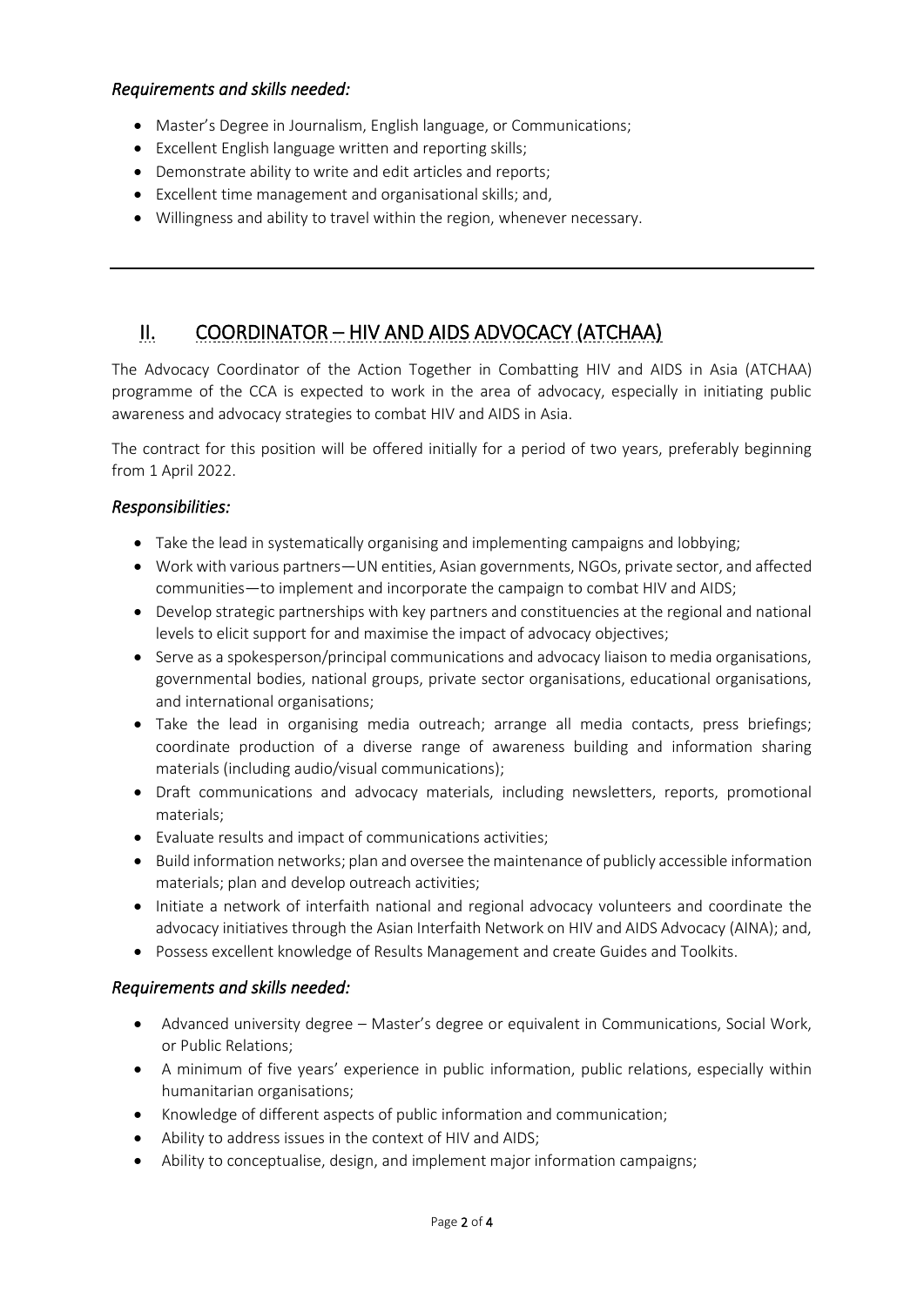- Ability to rapidly analyse and integrate diverse information from varied sources; produce a variety of written and visual communications products in a clear, concise style;
- Demonstrate professional competence and mastery of subject matter;
- Correctly interpret messages from others and respond appropriately; and,
- Possess excellent oral and written communication skills in English, including the ability to deliver oral presentations to various audiences.

### III. COORDINATOR – INCOME DEVELOPMENT/FUNDRAISING

The CCA, a regional ecumenical organisation, is a not-for-profit organisation with a heritage that spans 65 years, involved in a variety of programmes and activities. Contributions and grants for programme support from member churches/councils and ecumenical partner organisations in different parts of the world are the main sources of income for the CCA. To meet the growing needs and also in the context of reduced income, the CCA looks for a dynamic fundraising officer and coordinator for income development and new strategic initiatives for mobilising financial resources from member churches, councils, as well as non-church partners such as foundations as well as government agencies.

The initial contract will be for a period of two years (starting date negotiable).

#### *Responsibilities:*

- Develop an income development strategy to generate income from member churches, councils, ecumenical partners, and non-church partner organisations and agencies;
- Maintain regular contacts and relationships with the CCA member churches/councils and monitor their membership contributions;
- Maintain regular contacts and correspondences with church and ecumenical partners in Europe and North America and respond to their queries regarding programme/project proposals and grant allocations;
- Develop new partnerships with prospective donor agencies and secure grants/contributions from Trusts and Foundations, governmental agencies, and as well as CSR funding sources;
- Introduce and promote CCA's programmes and projects to prospective donors and target audiences;
- Manage and report on significant income, expenditure budgets and cash flow, and produce funding ratios for relevant activities and key performance indicators; and,
- Develop long-term income generation strategies and activities, as well as initiate innovative strategies to develop new funding sources (individuals, foundations, government funding, and the corporate sector).

#### *Requirements and skills needed:*

- Experience and proven track record in fundraising; project management, public relations, planning, monitoring, evaluation, and reporting (PMER) procedures, experience in building and management of partnerships;
- Writing of project proposals and funding requests as per international funding request standards;
- Excellent communication skills, with the ability to swiftly establish rapport with potential donors and to be in liaison with the donors;
- Excellent negotiating skills, self-motivation to influence donors/individuals/charitable foundations/governments;
- Knowledge of the CCA member constituencies and other fundraising/income streams;